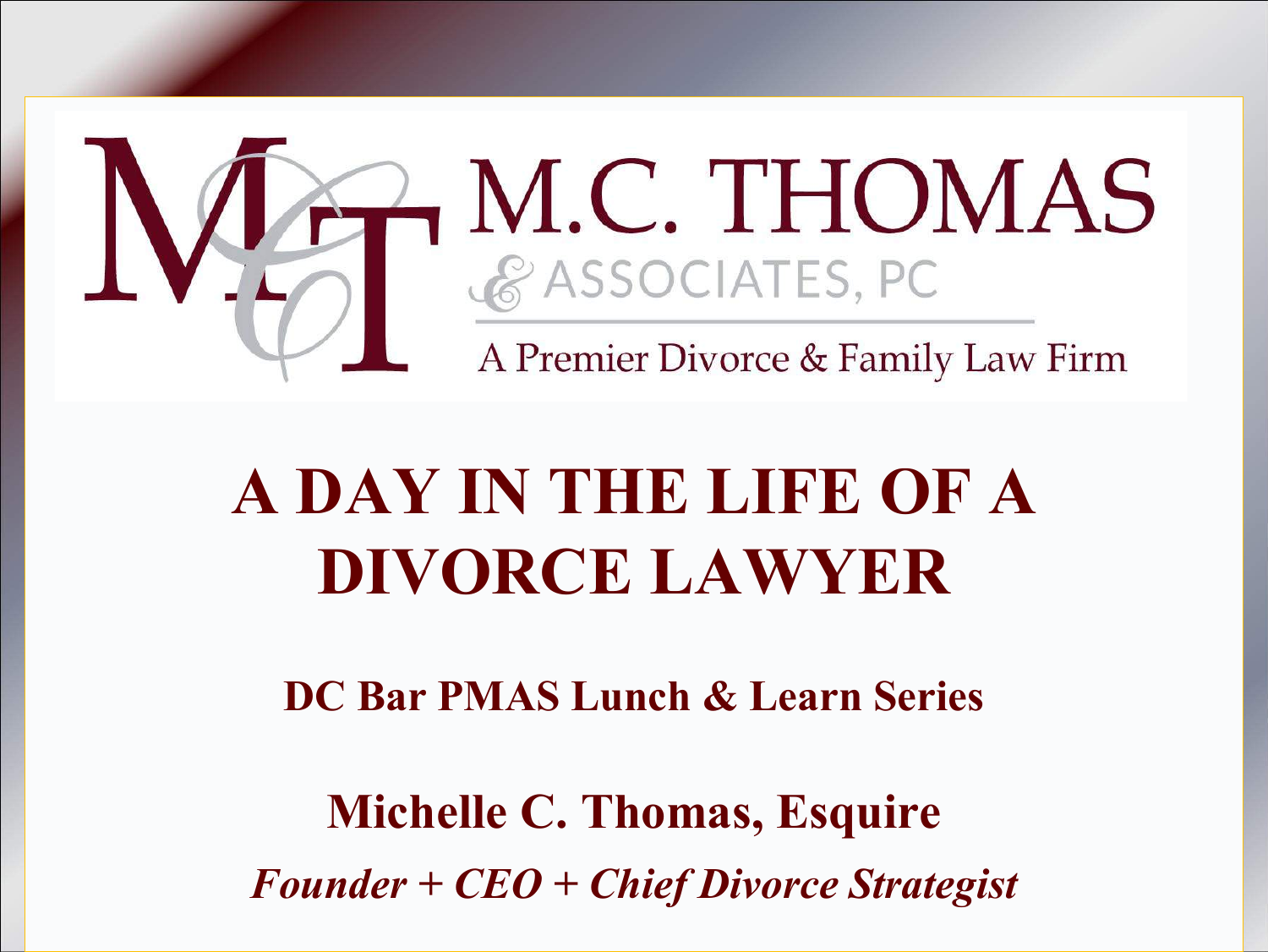

- A Typical Divorce Lawyer's Day
- Nuts & Bolts of Starting A Divorce & Family Law Practice
- Case Management Systems
- **Branding & Business Development 101**
- Client Management

Common Divorce Practice Pitfalls and How to Avoid Them!

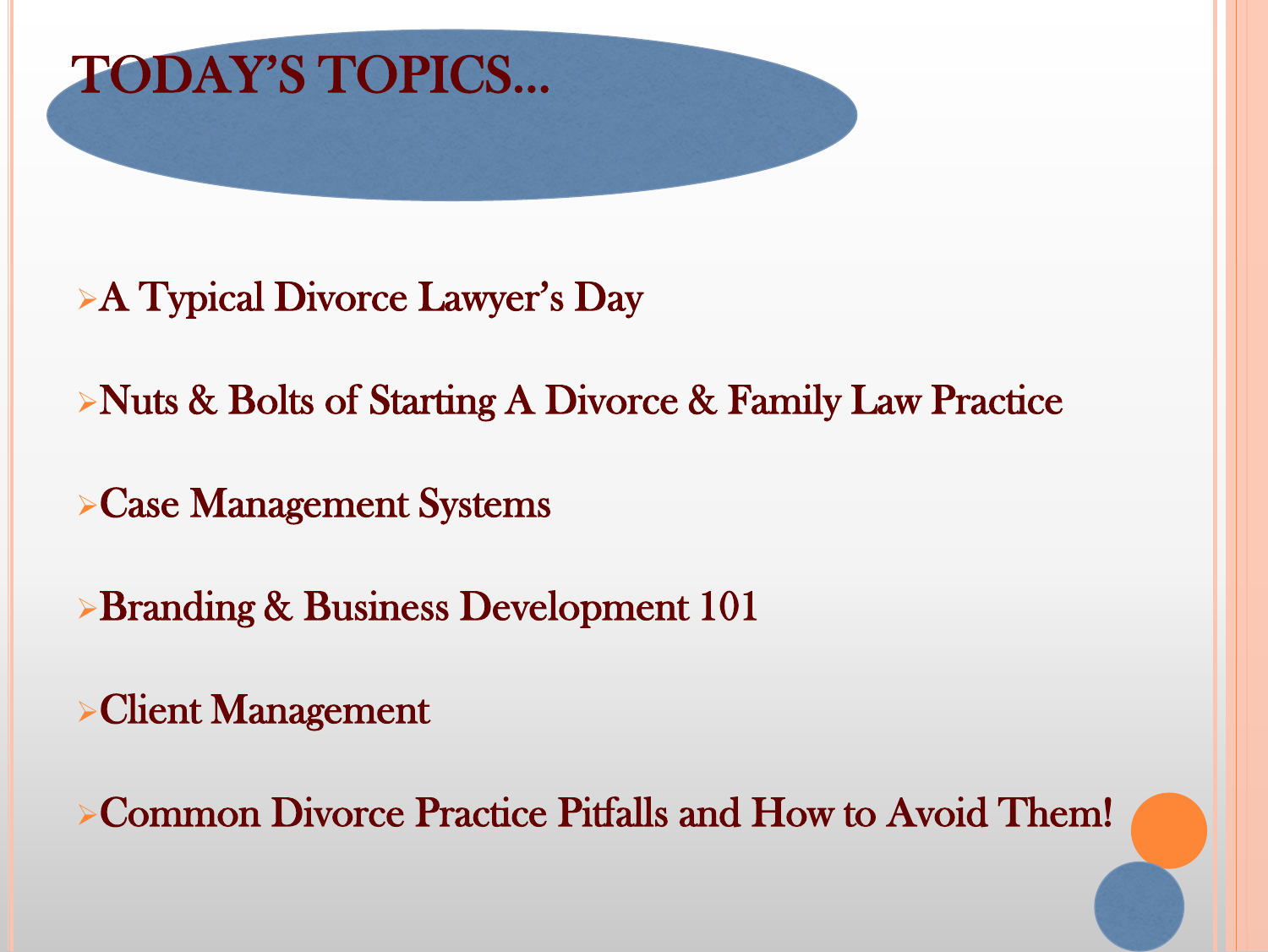## SO WHAT IS A TYPICAL DAY IN THE LIFE OF A DIVORCE LAWYER LIKE?

Being a divorce lawyer is not all that stressful.

- Jim, 26 years old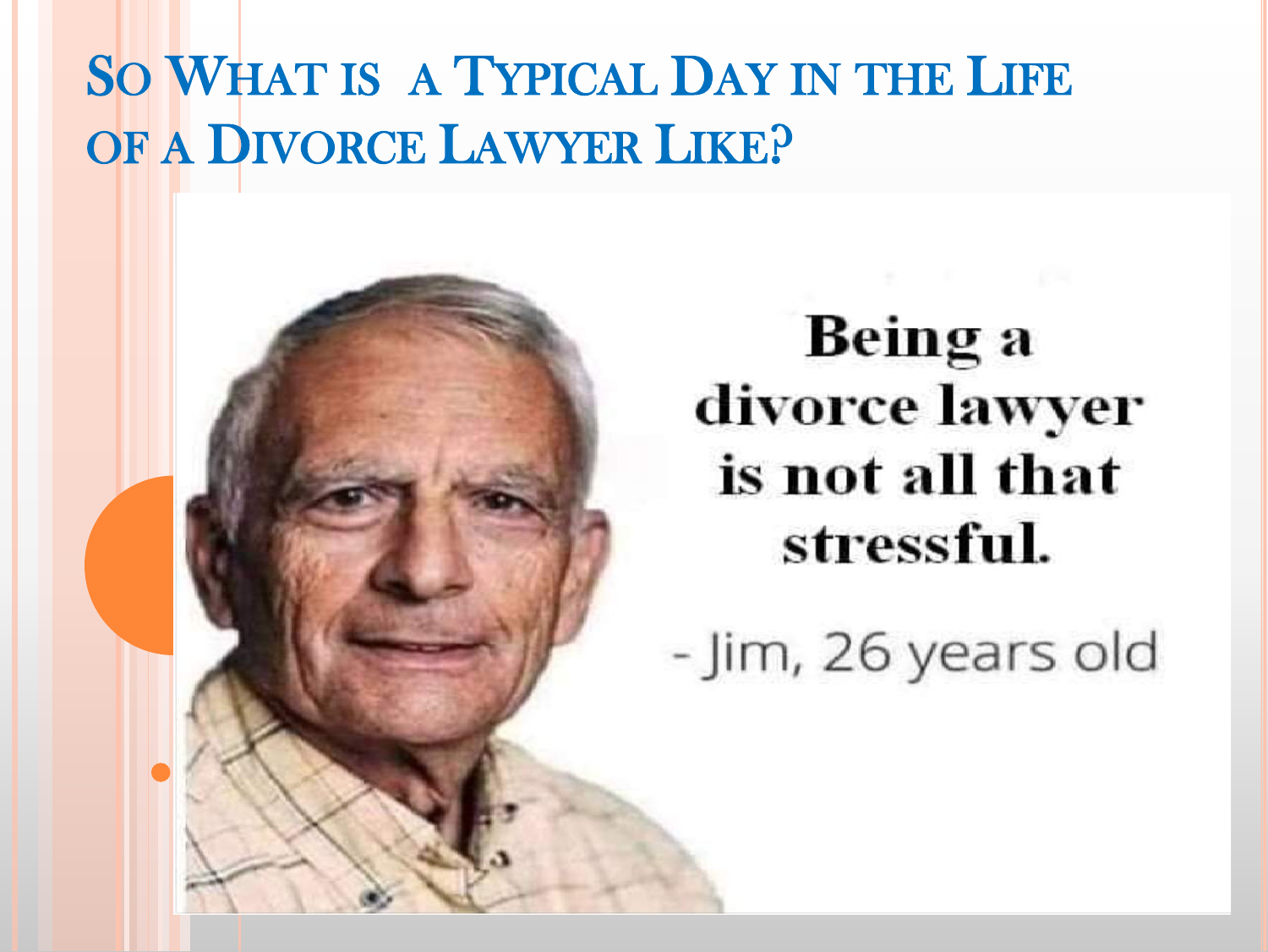**Define the Type of Practice and Practitioner You Want to Become**

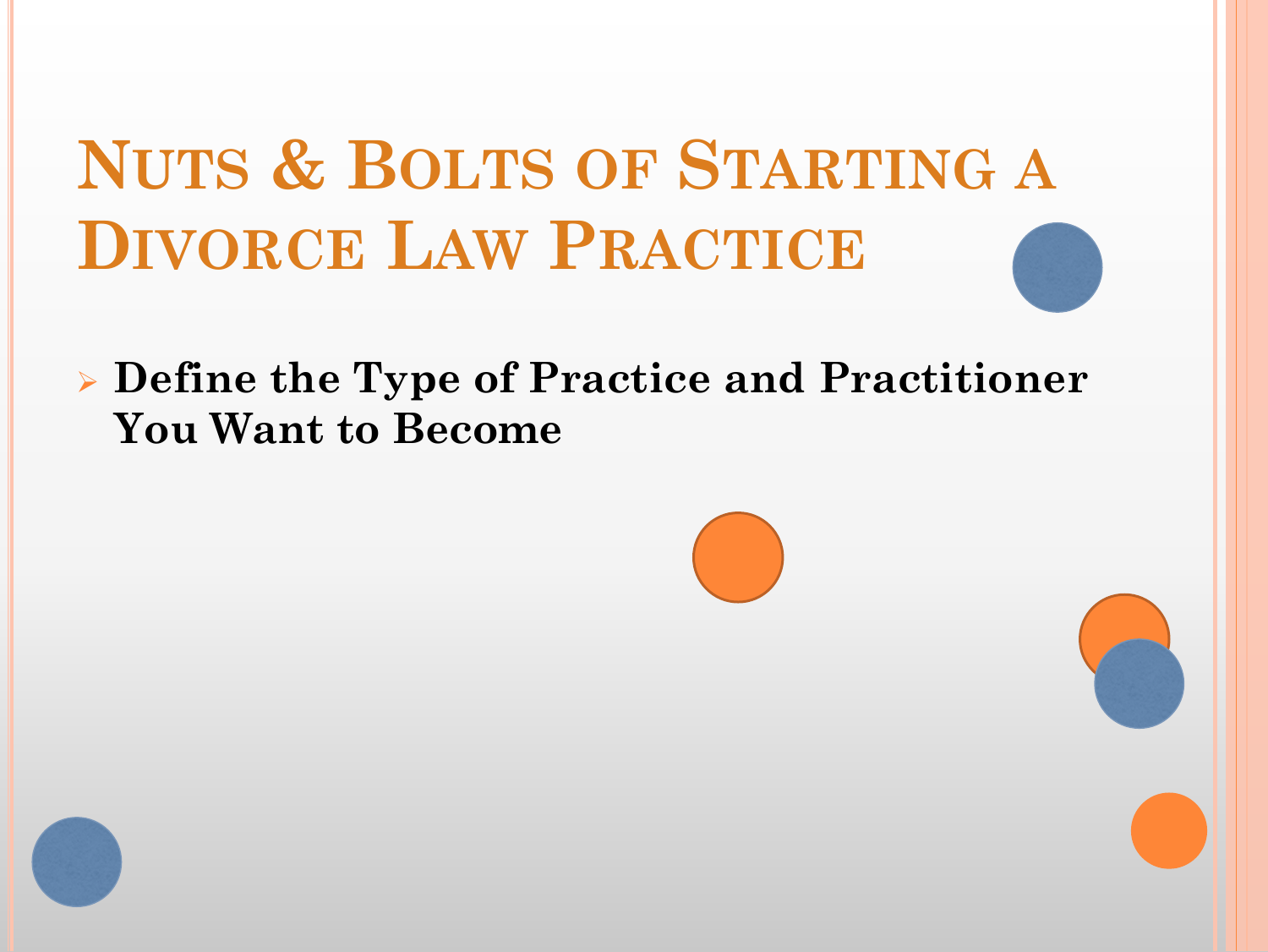## **"BECOMING" A DIVORCE LAWYER**

*ASK:*



- Who do I want to serve? (Preferred clientele)
- What do I want to offer? (Niche)
- When do I want to launch? (Timing is everything!)
- Where do I want to practice? (Sphere of Influence)
- Why do I want to serve them? (Mission/Value)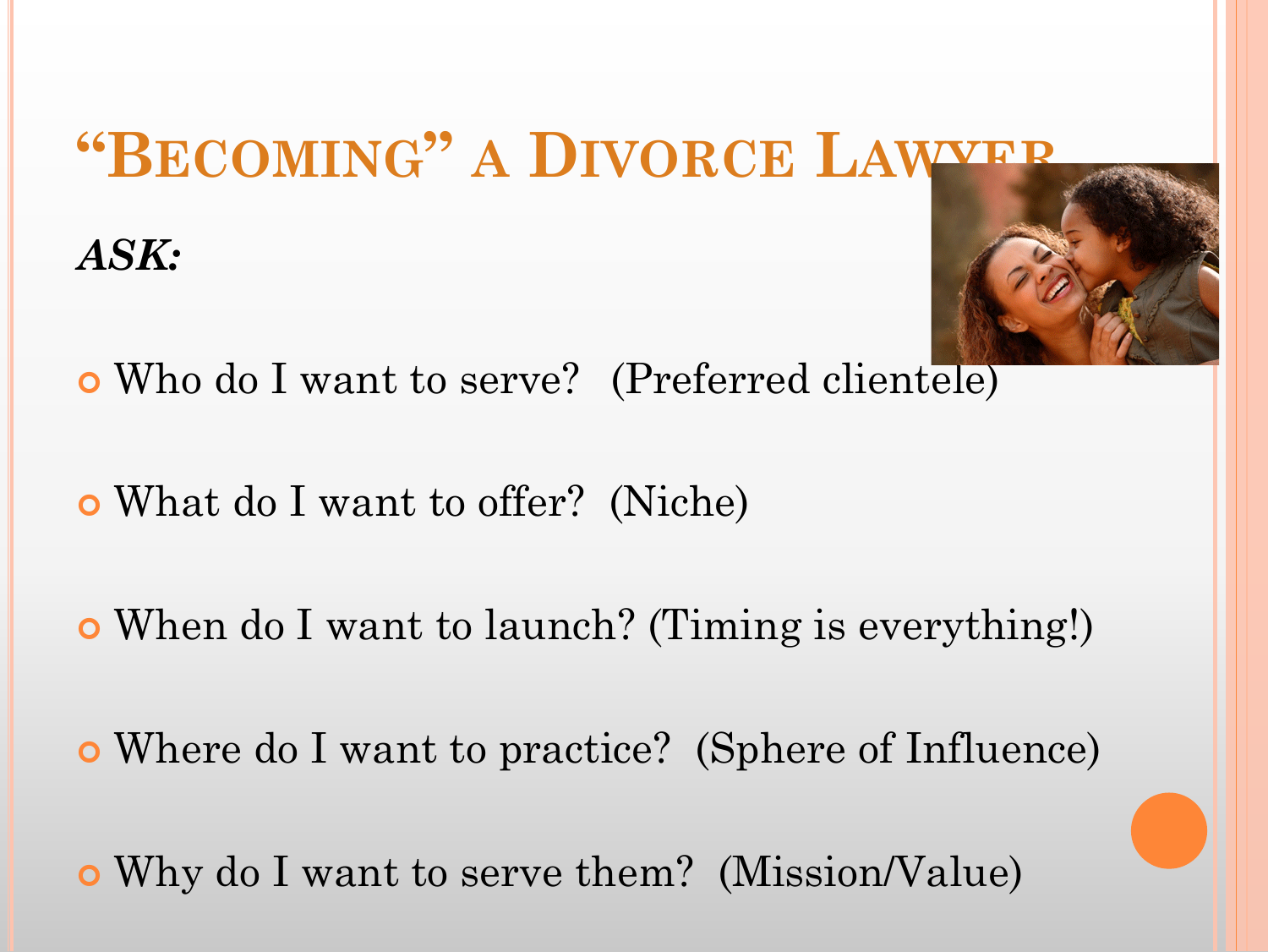- Define the Type of Practice and Practitioner You Want to Become
- **Select Office Location**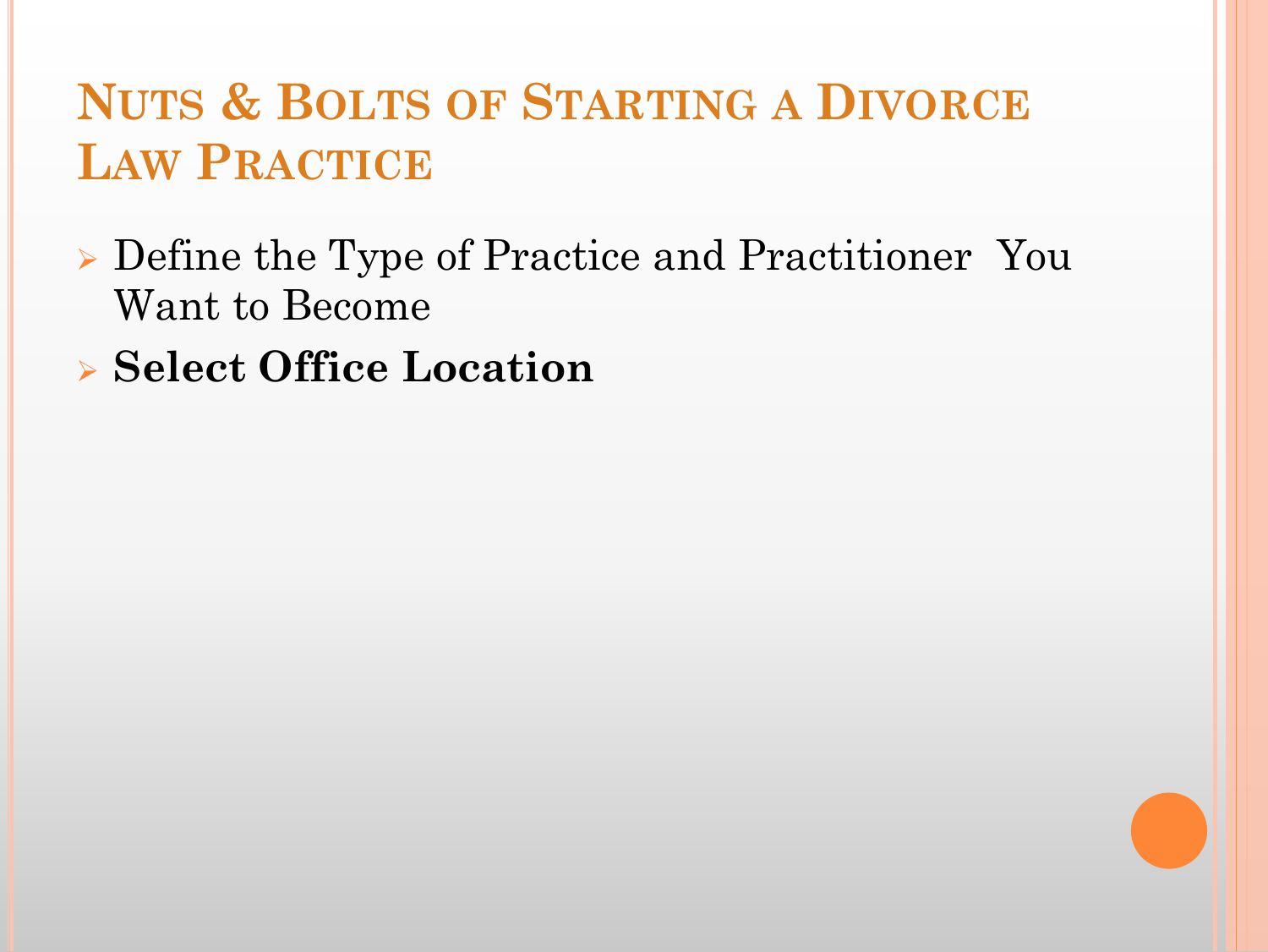#### **TO HAVE AN OFFICE OR NOT TO HAVE AN OFFICE, THAT IS THE QUESTION!**

- Low Overhead = Increased Profits
	-
- Flexible Locations
- Light Clerical/Receptionist Assistance Provided (For a Fee!)
- No Ability to Brand Office Space
- **o** "Nickel & Diming" Adds up
- Lit Support Company Needed for Trial Notebooks

#### **VIRTUAL OFFICE PHYSICAL OFFICE**

- **o** High Overhead
- Allows for document production/trial notebooks
- Facilitates Growth/Additional Staff
- **o** Increased Accessibility to Clients

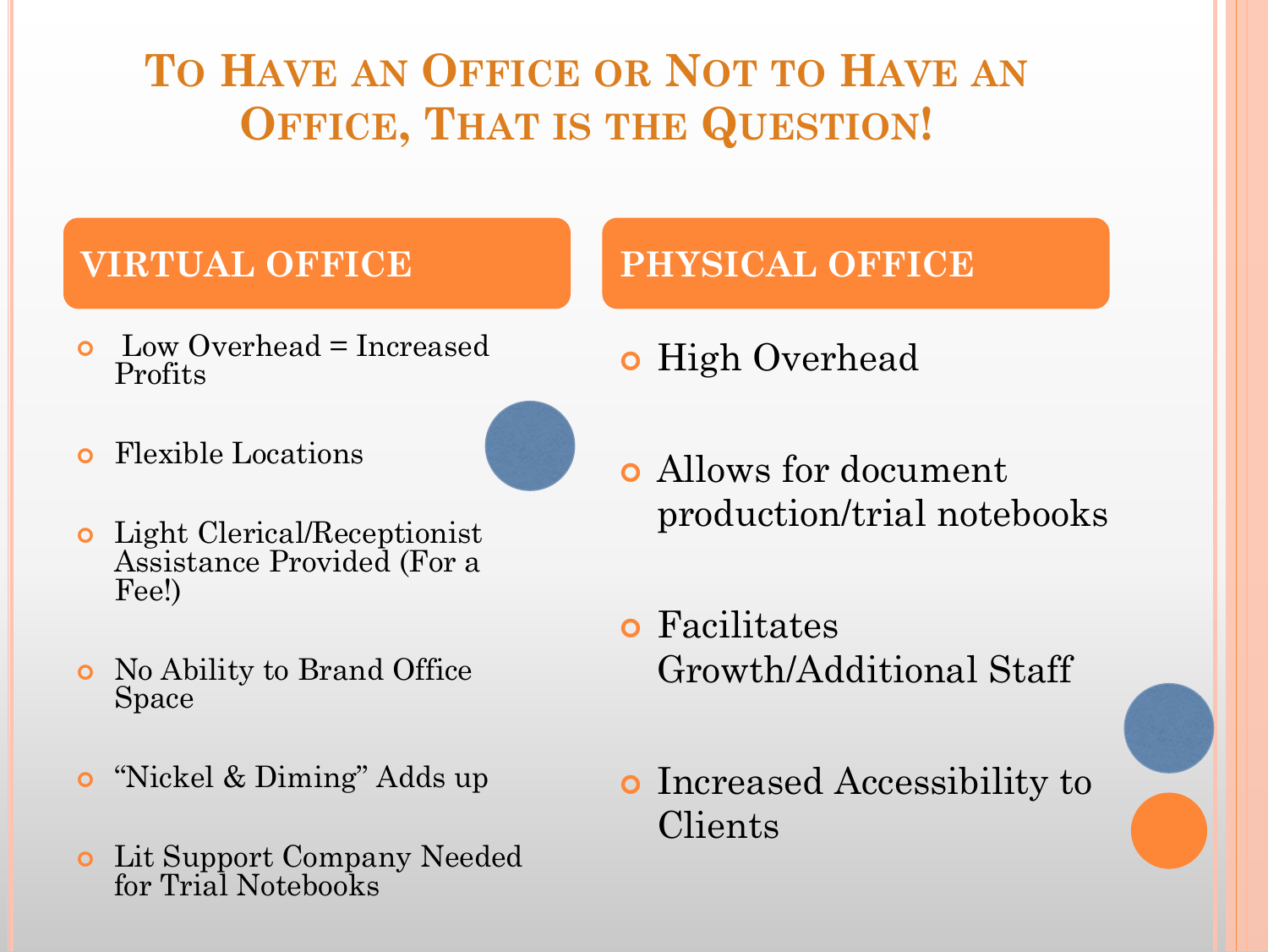- Define the Type of Practice and Practitioner You Want to Become
- ▶ Select Office Location
- **Build Infrastructure**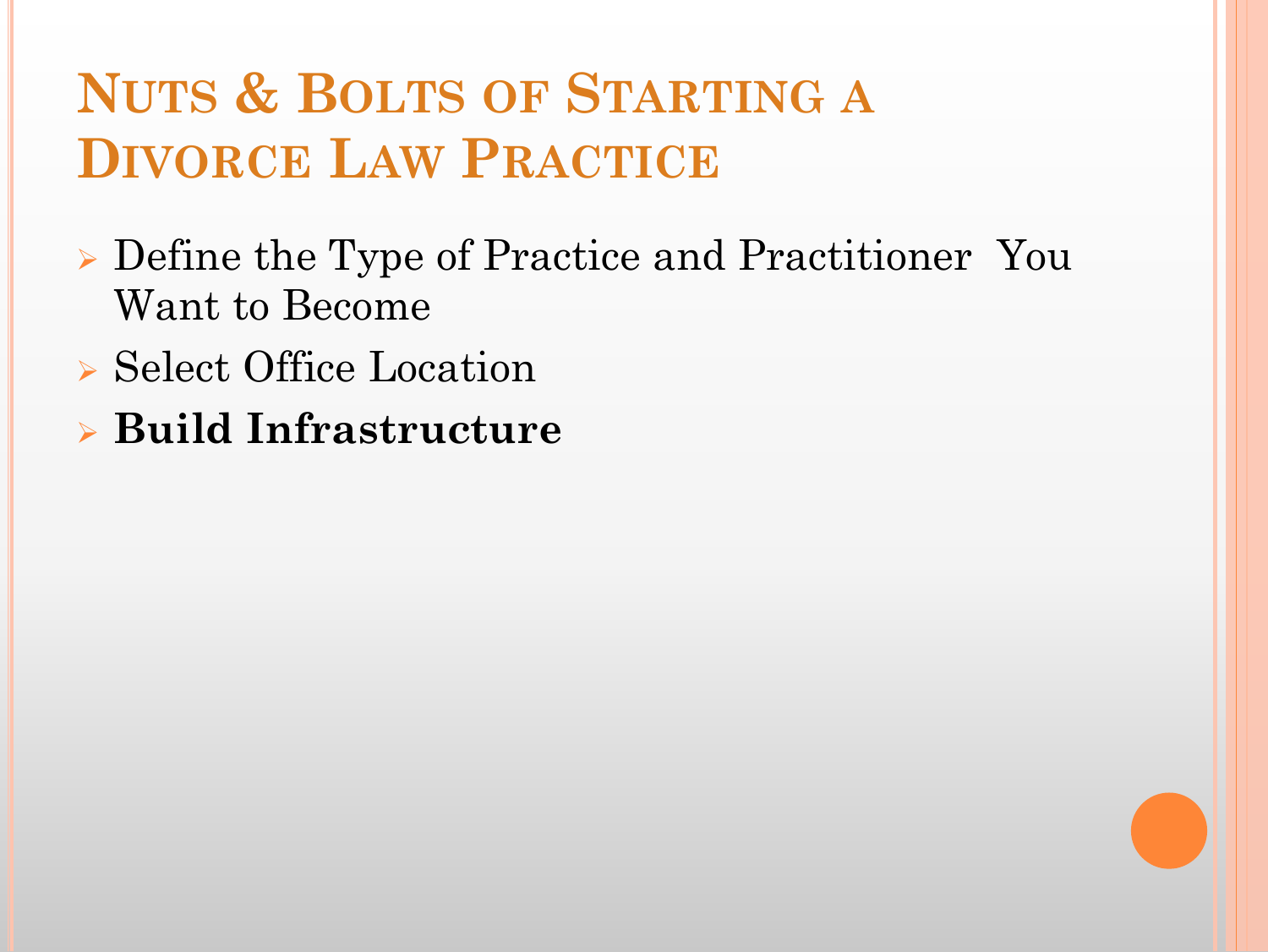## **BUILD YOUR INFRASTRUCTURE BEFORE YOU NEED IT!**

- $\checkmark$  What computer systems will you use?
- $\checkmark$  Is it compatible with your mobile devices?
- Will you need a Portable Printer?
- How will you Secure your Files?
- How will you Backup Data?



- What volume of paper do you expect to receive? How will you scan and make copies?
- Did you set up a professional email account?
- How will potential clients reach you? What telecom system will you use?
- Did you set up IOLTAs?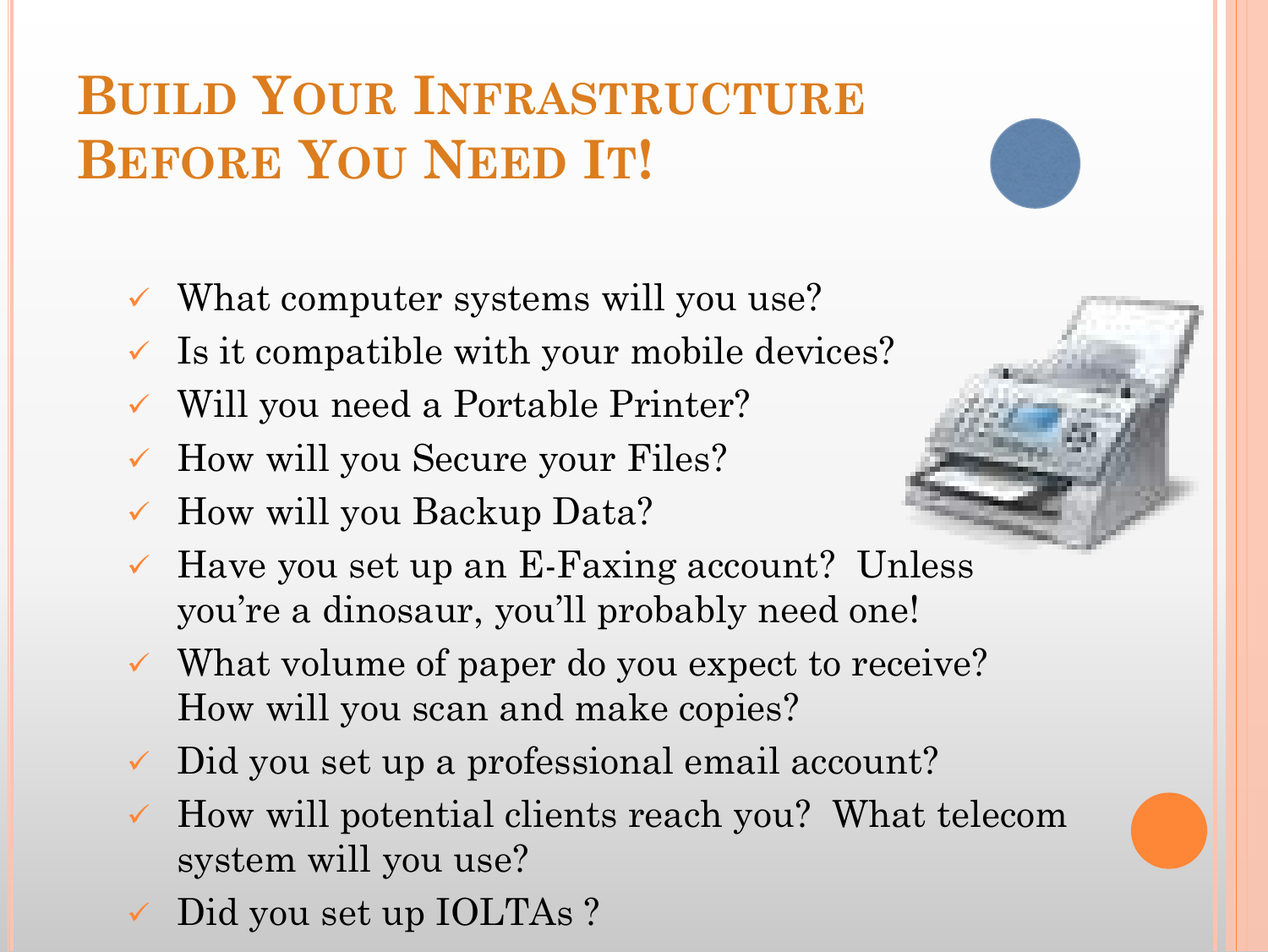- Define the Type of Practice and Practitioner You Want to Become
- Select Office Location
- Build Infrastructure
- **Develop Online Presence**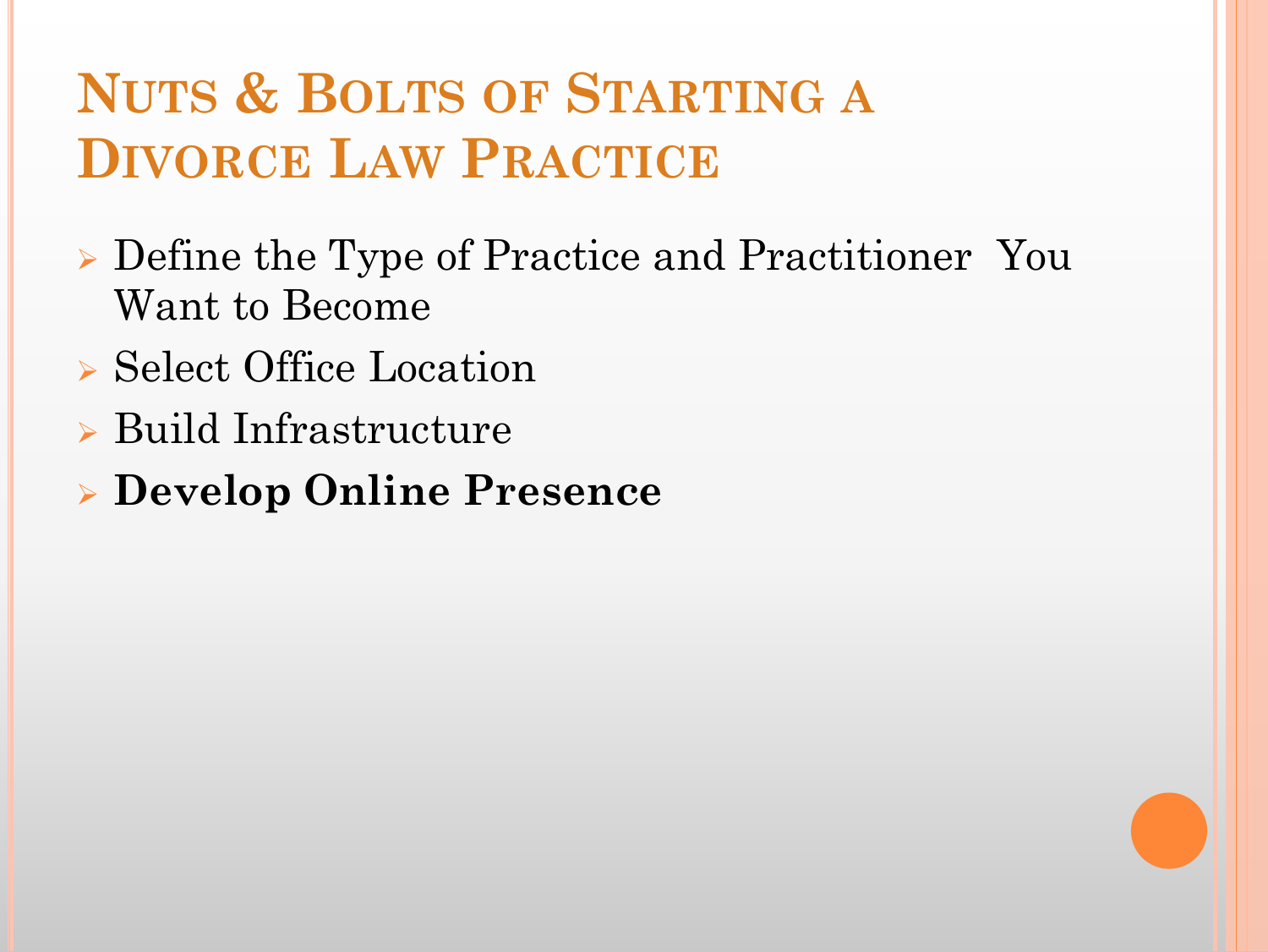#### **BUILDING AN ONLINE PRESENCE…**

- **Create a Website** on Wix or something similar, or pay someone do it.
	- SEO
- **Incorporate Features** to Make Site User Friendly and Increase Immediate Accessibility
	- Online Scheduling
	- Submission of Documents
	- Chat Boxes
- **Social Media Presence**  Who is your Target Demographic
	- Facebook
	- $\sqrt{\ }$  Instagram
	- $\sqrt{\phantom{a}}$  LinkedIn and More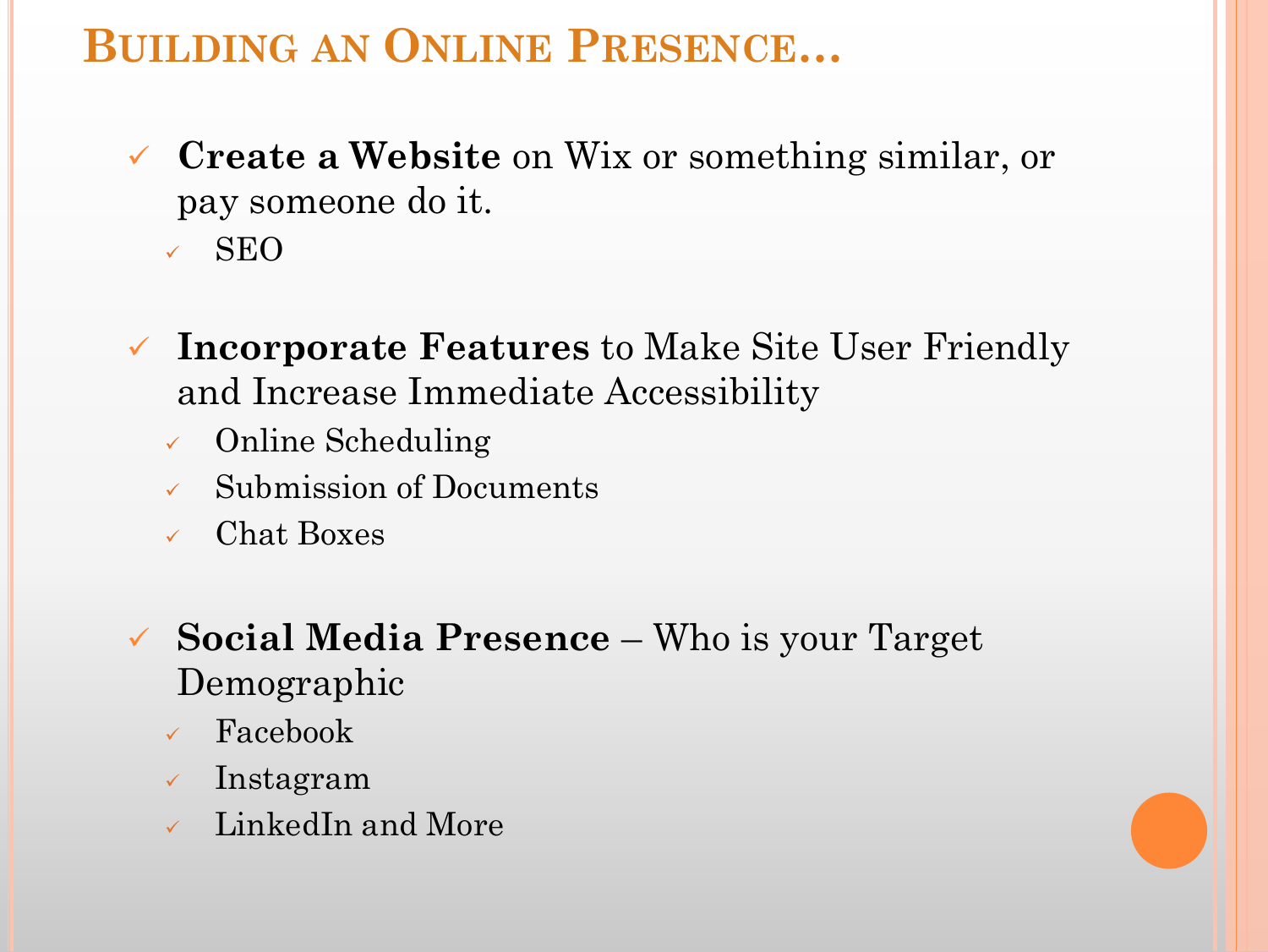- Define the Type of Practice and Practitioner You Want to Become
- Define Preferred Clientele
- ▶ Select Office Location
- Build Infrastructure
- Develop Online Presence
- **Select Case Management System**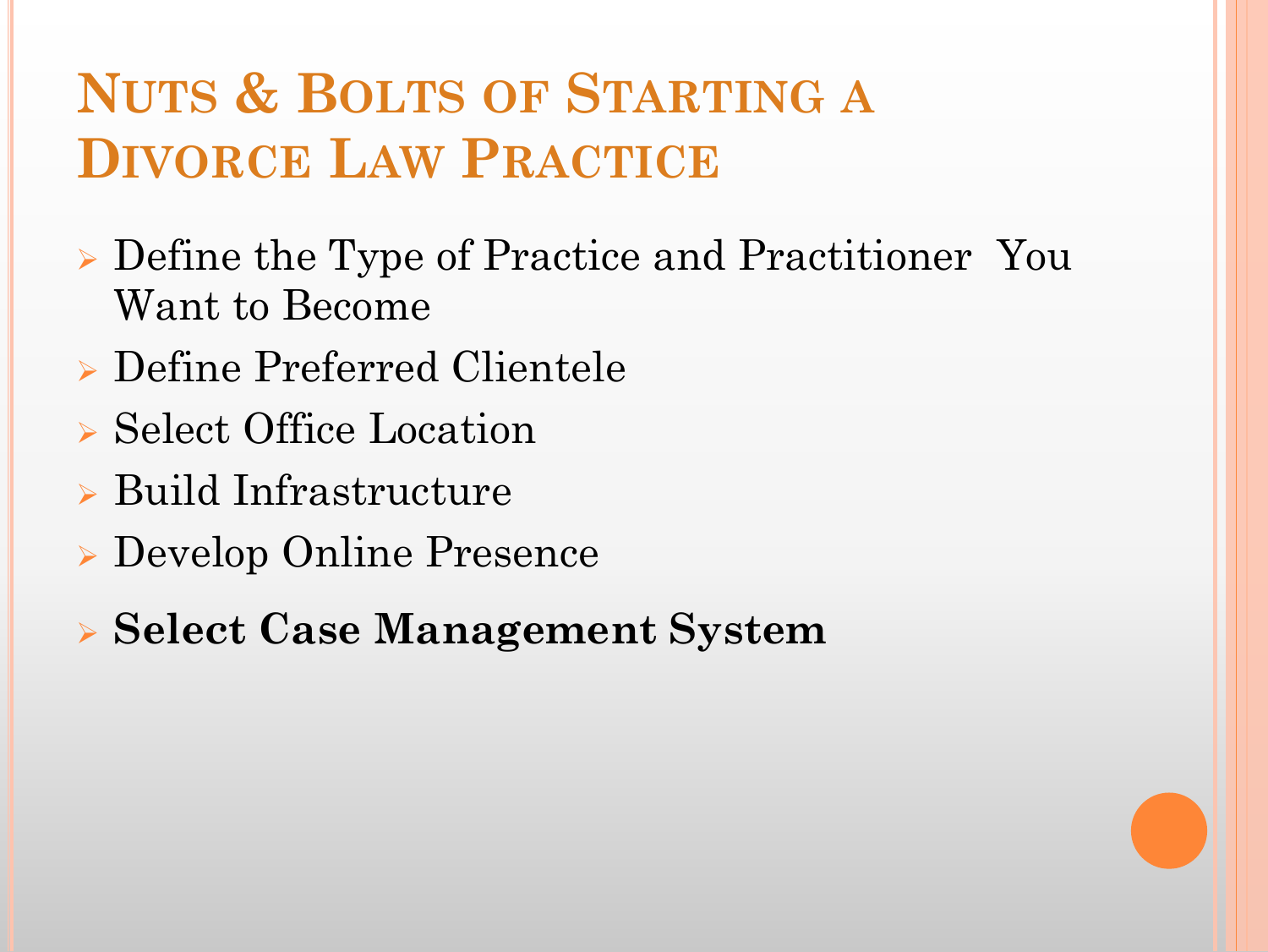#### *CASE MANAGEMENT SYSTEM…*

#### **Consider:**

- Ease of Use
- $\checkmark$  Compatibility with Devices
- Cloud Accessibility
- Email Management/Tracking
- Deadline and Rules Tracking
- Compatibility with Accounting Platforms (ie Quickbooks)
- Filing System
- Calendar Management System

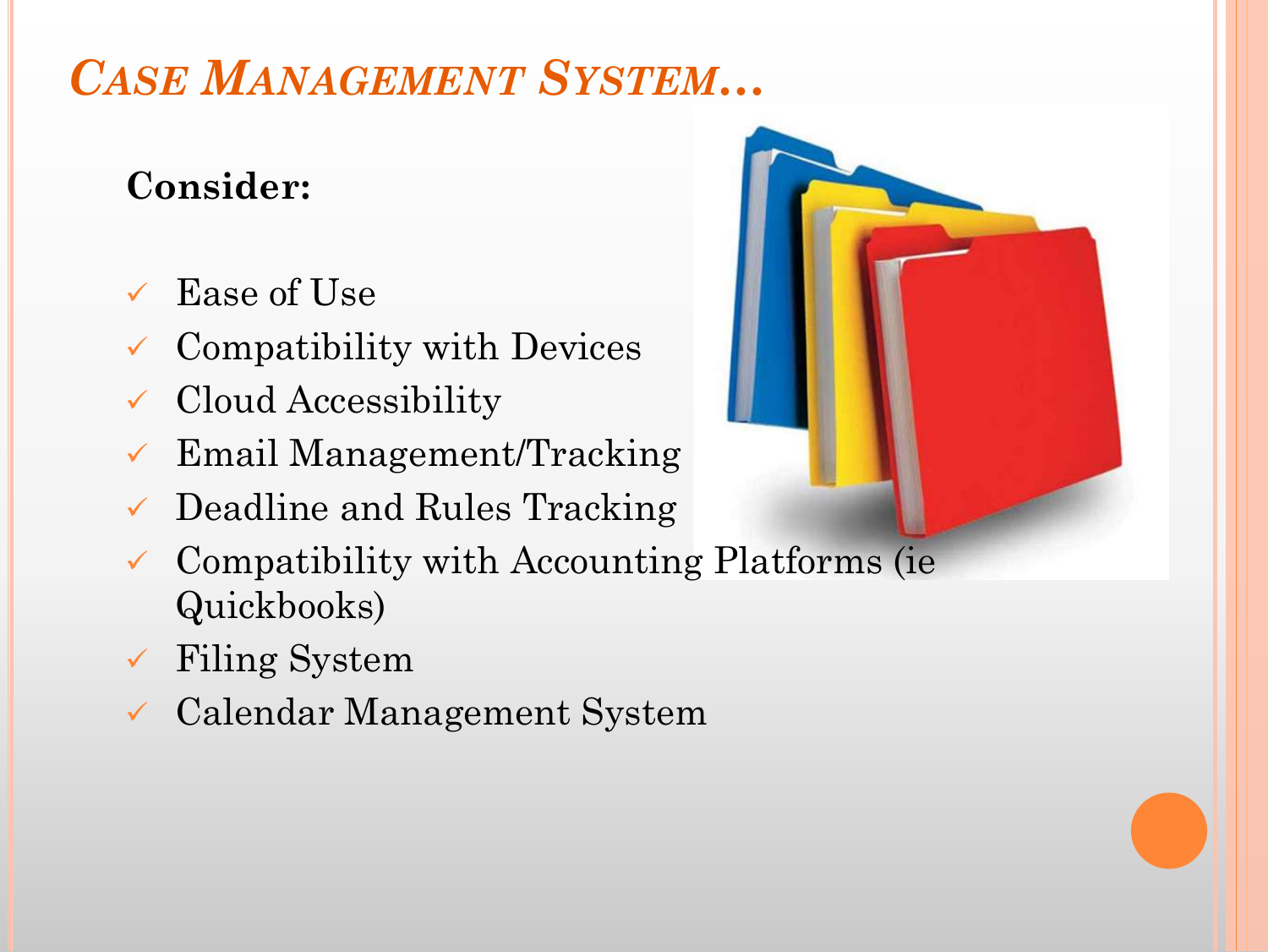- Define the Type of Practice and Practitioner You Want to Become
- Select Office Location
- Build Infrastructure
- Develop Online Presence
- Select Case Management System
- **Hang Out Shingle!**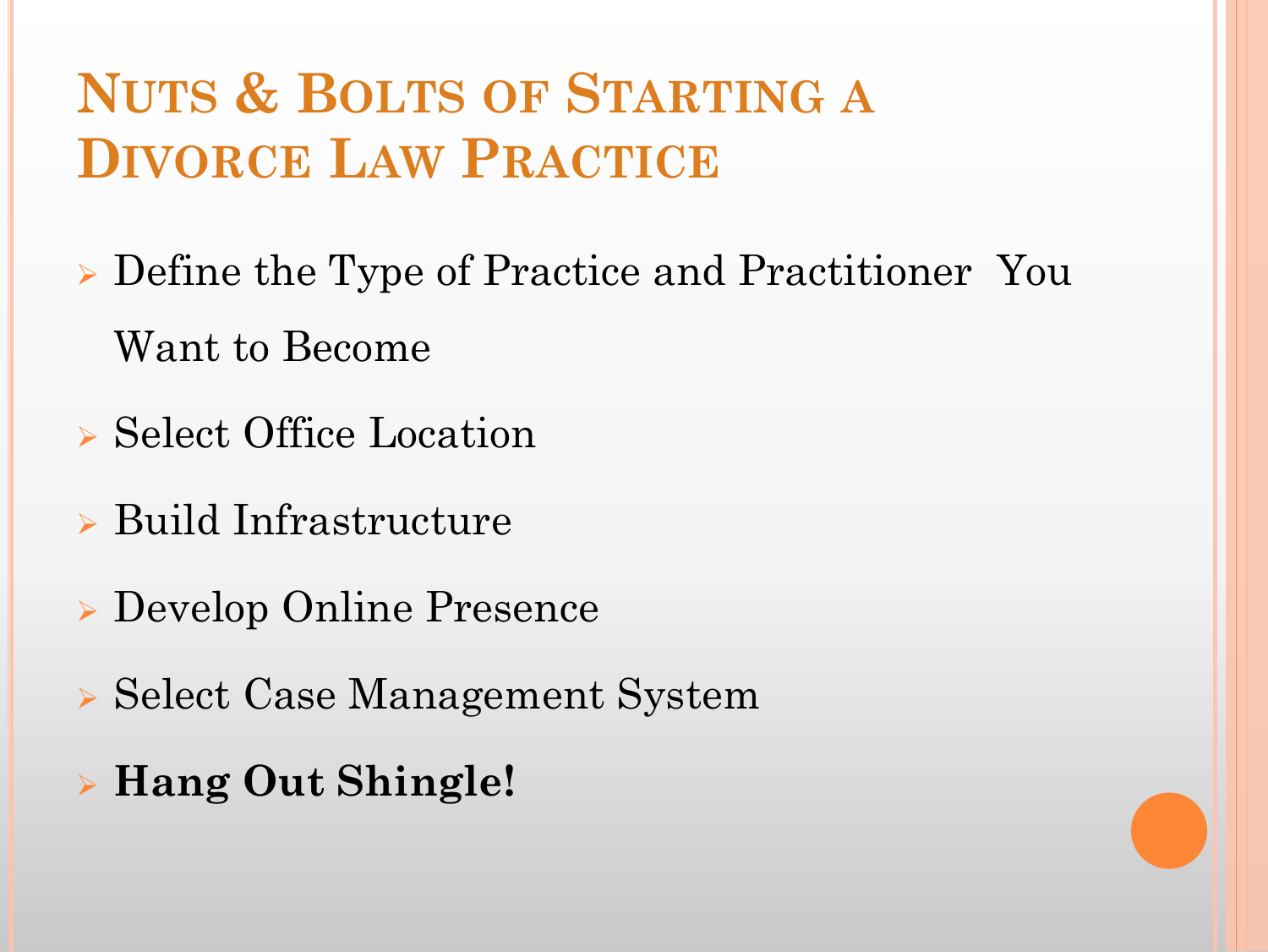# GROWING YOUR PRACTICE – BRANDING & BUSINESS DEVELOPMENT



#### **Defining Your Brand as a Divorce Lawyer**

Your Brand is your Promise to the Client. It establishes expectations for the client, court and community in which you serve upon seeing your Name, Logo, Website and YOU.

It distinguishes you from your competition and communicates the characteristics you want the public to associate with you as a divorce practitioner.

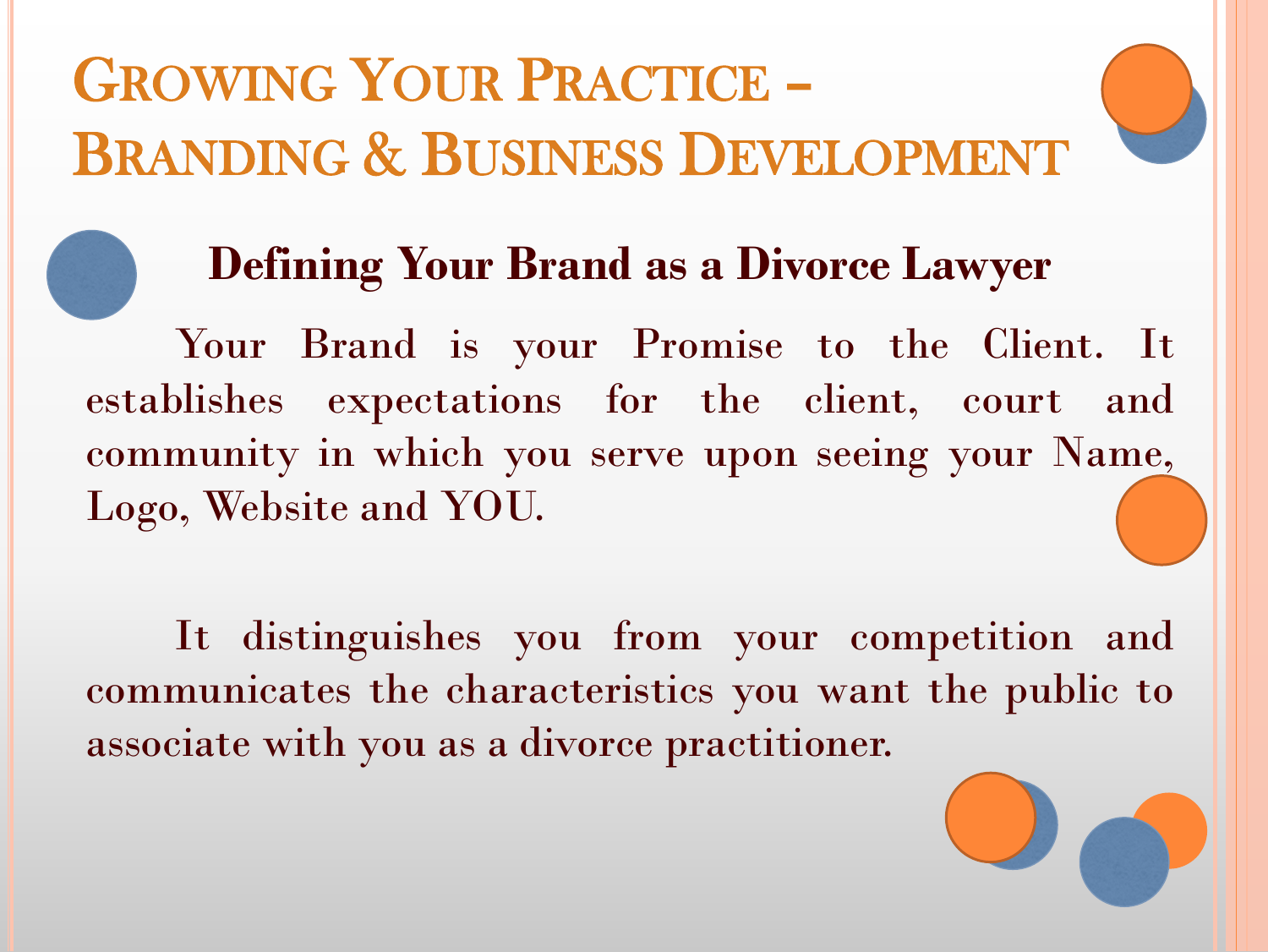## **YOUR BUSINESS IS YOUR BRAND**

- **□ Select Colors**
- Develop a Logo
- **D**evelop a Tagline
	- *Where Your Family Comes First*
- Integrate your Brand
- **□ Create Brand Messaging**
- 

**C. Thomas & Associates** 

- Apply Brand/Logo to all Forms and Templates, Stationary and Business Cards
- **Be Consistent**
- **□** Be Great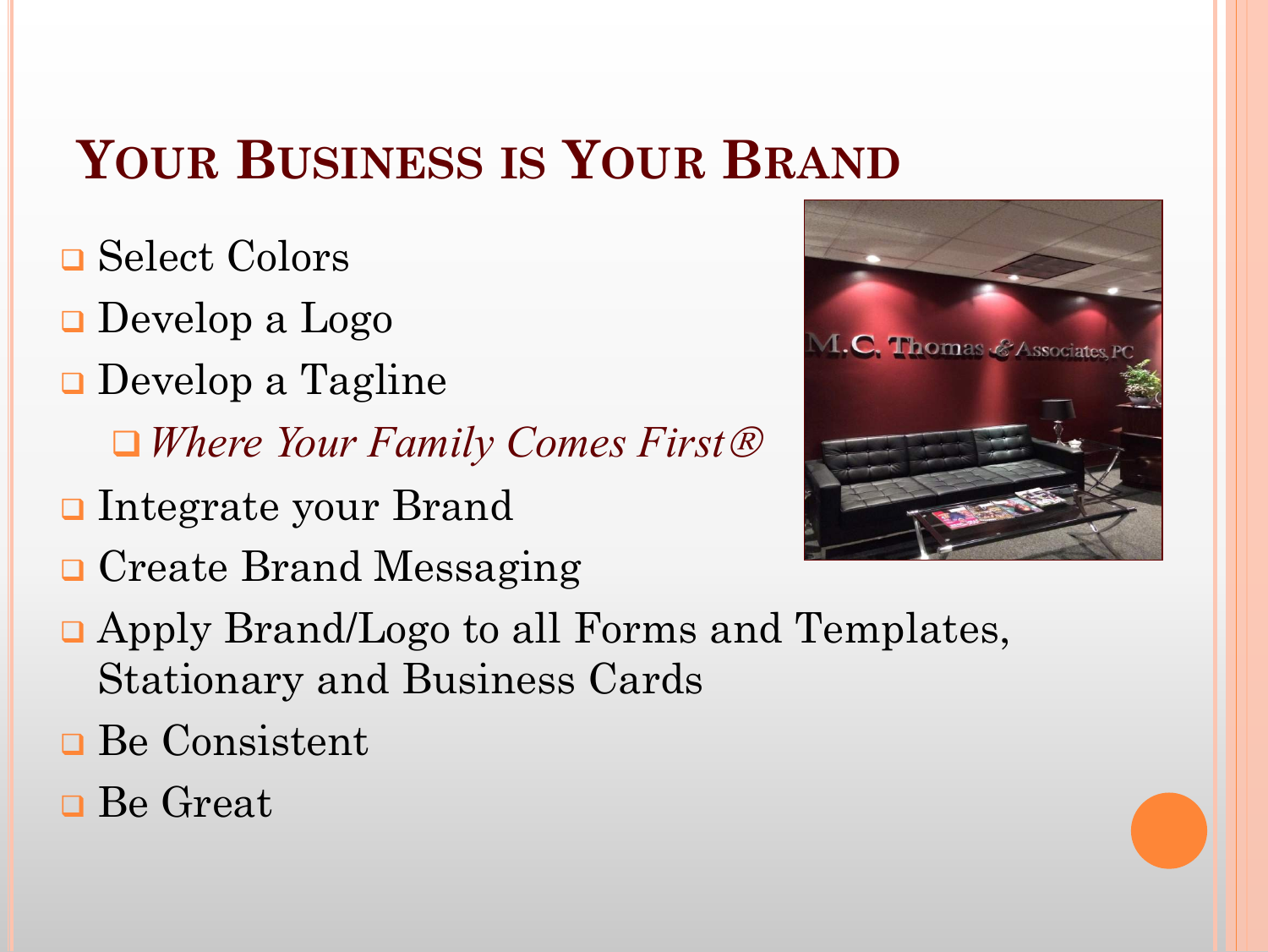# **WHICH ONE ARE YOU???**



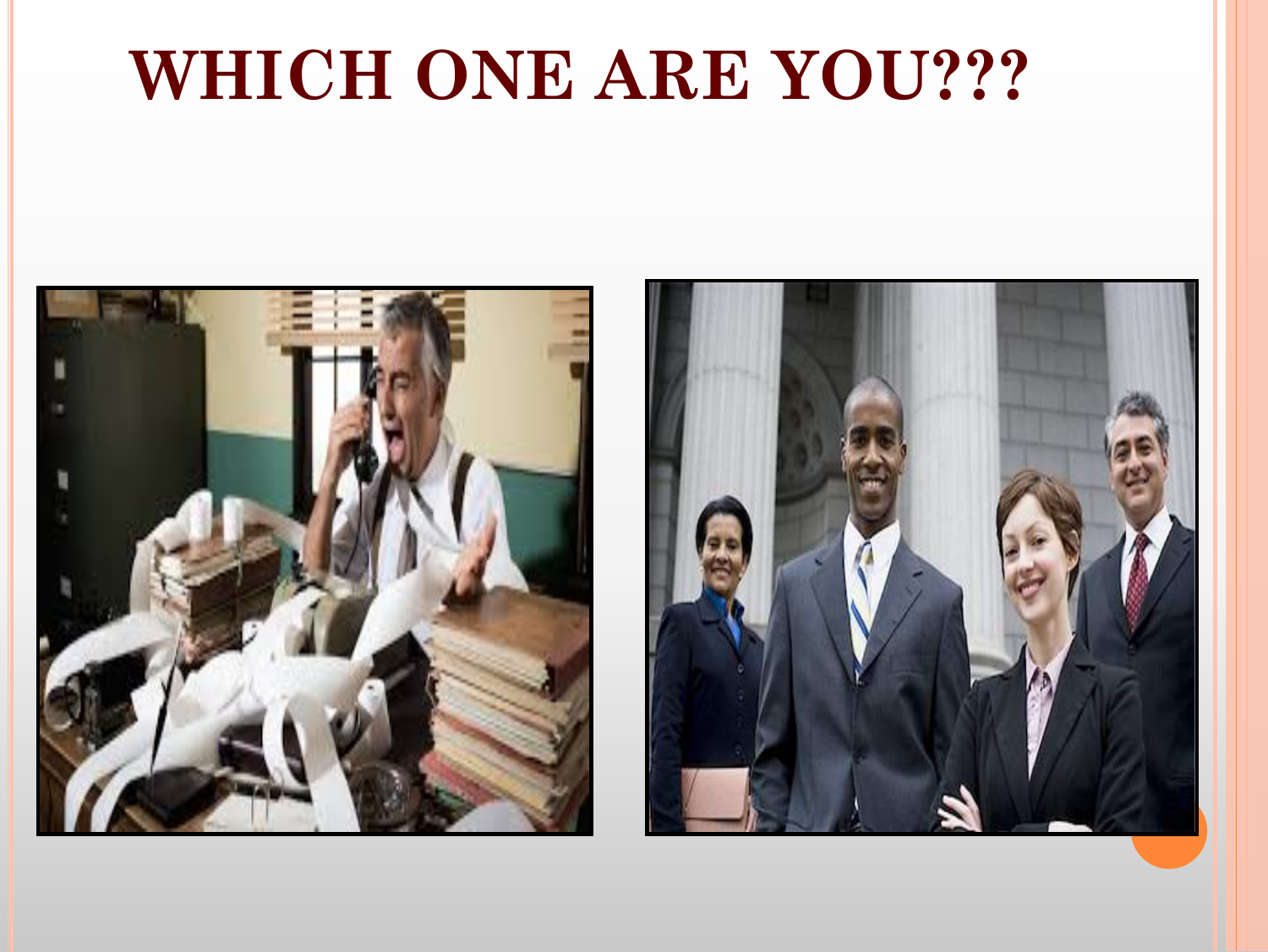## **BUSINESS DEVELOPMENT STRATEGIES THAT WORK**

#### *Business Development = Relationship Development*

- Lead Local &Affinity Bar Associations
- Join Local Chambers of Commerce
- Engage LinkedIn Thought Leaders
- Attend Legal and Non-Law Related Conferences
- Join Entrepreneurial Groups (BNI, Women's eNetwork)
- Attend Networking Events/Search Meetup
- Send Thank Yous to Referral Sources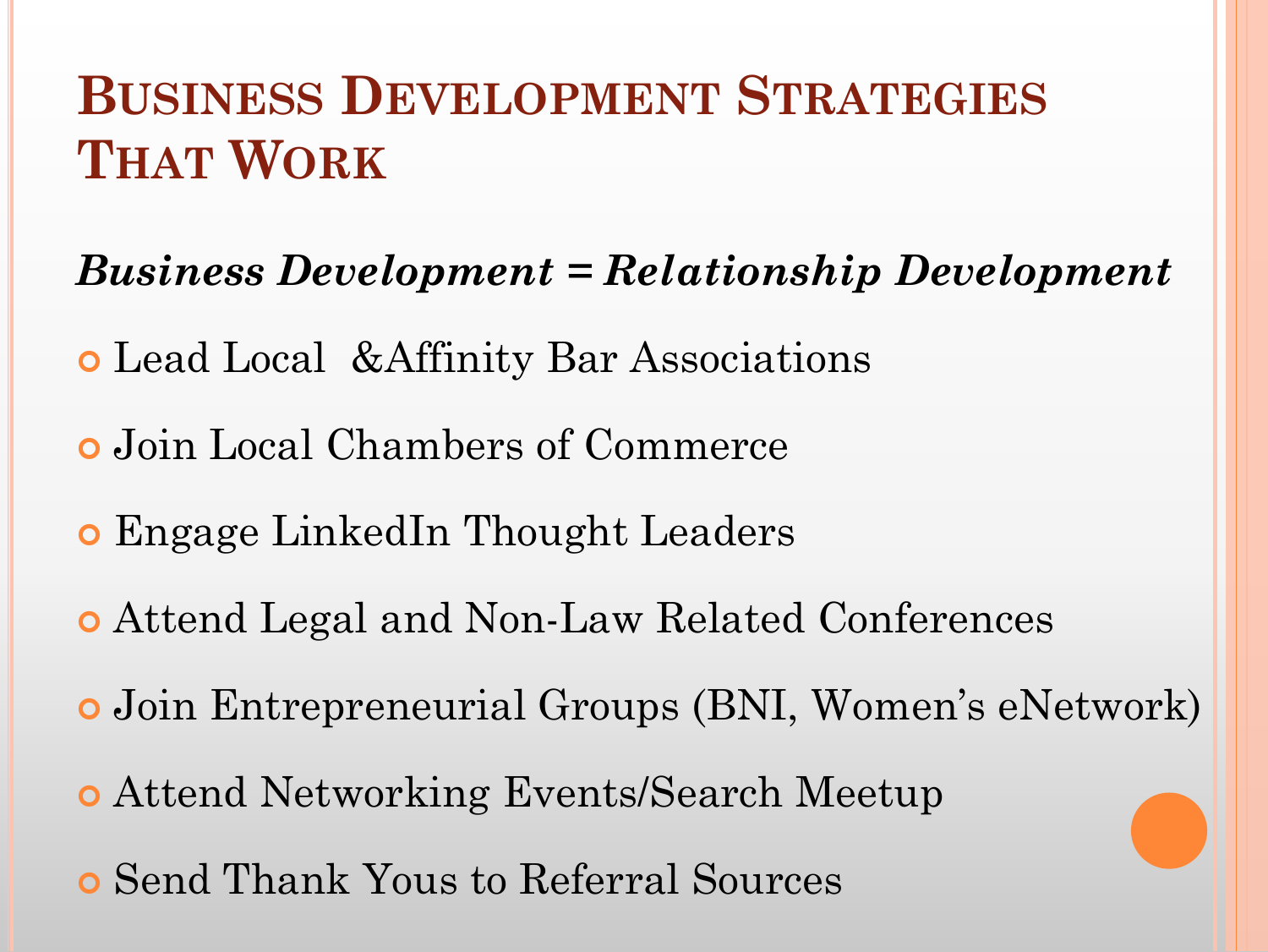#### **CLIENT MANAGEMENT…THE KEY TO A HAPPY LIFE**

- **Client Selection is Key. Ask:**
	- Do you have any looming court dates?
	- $\triangleright$  How many attorneys have you had previously?
	- Do you have an outstanding balance at your prior firm?
	- Why are you changing counsel?
	- What are your goals in this case? Avoid lofty goals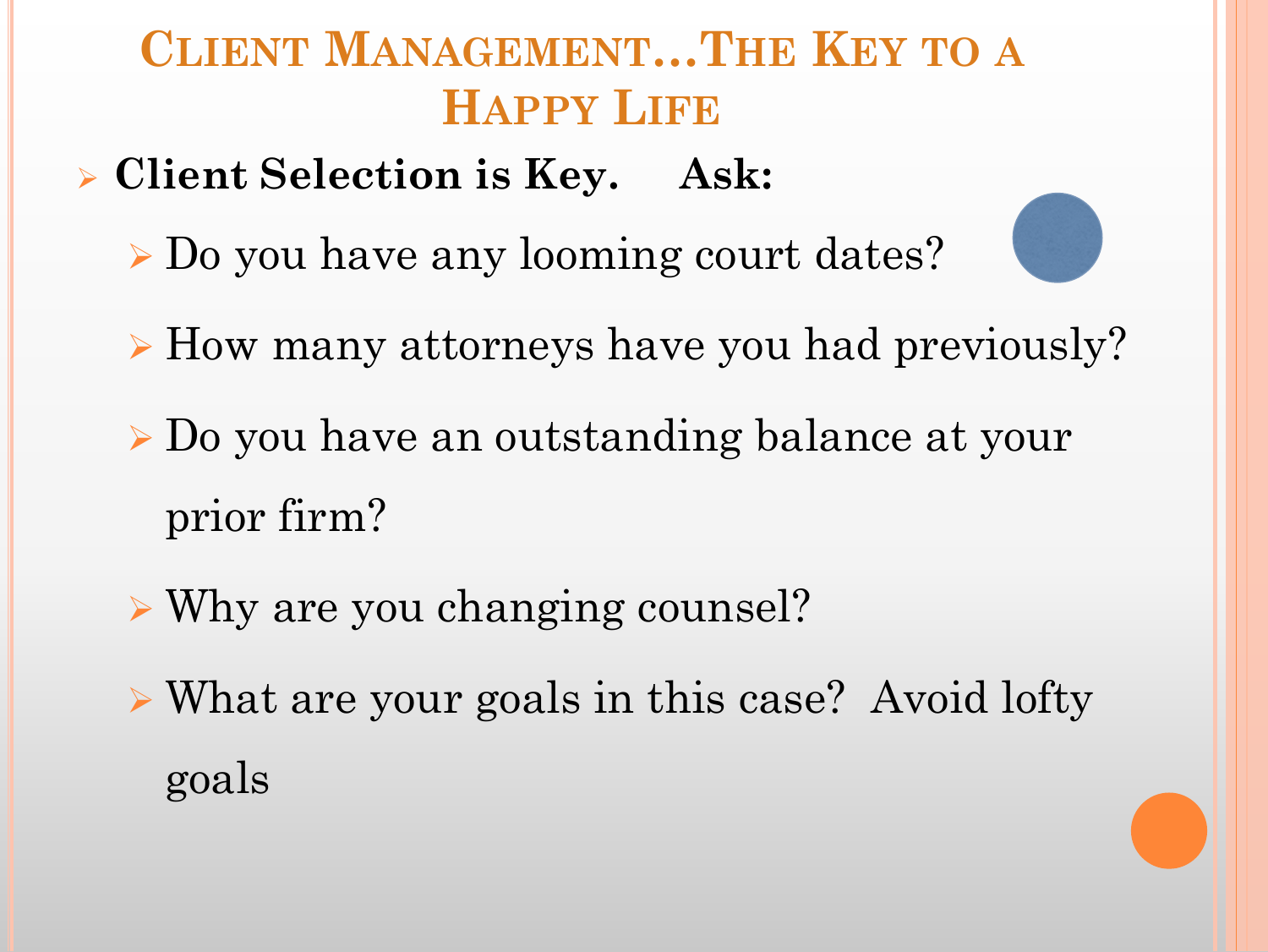## *COMMON PITFALLS AND HOW TO AVOID THEM…*

- Failure to Set Client Expectations
- Lack of Client Communication
- Lack of Preparation and Organization
	- [http://www.abajournal.com/news/article/podcast\\_monthly\\_episode\\_110](http://www.abajournal.com/news/article/podcast_monthly_episode_110)
- Failure to Meet Deadlines
- Failure to Timely Invoice Clients
- Failure to Set Boundaries! (Avoid Burnout)
	- <https://lawfirmsuites.com/2015/12/tips-for-avoiding-solo-attorney-burnout/>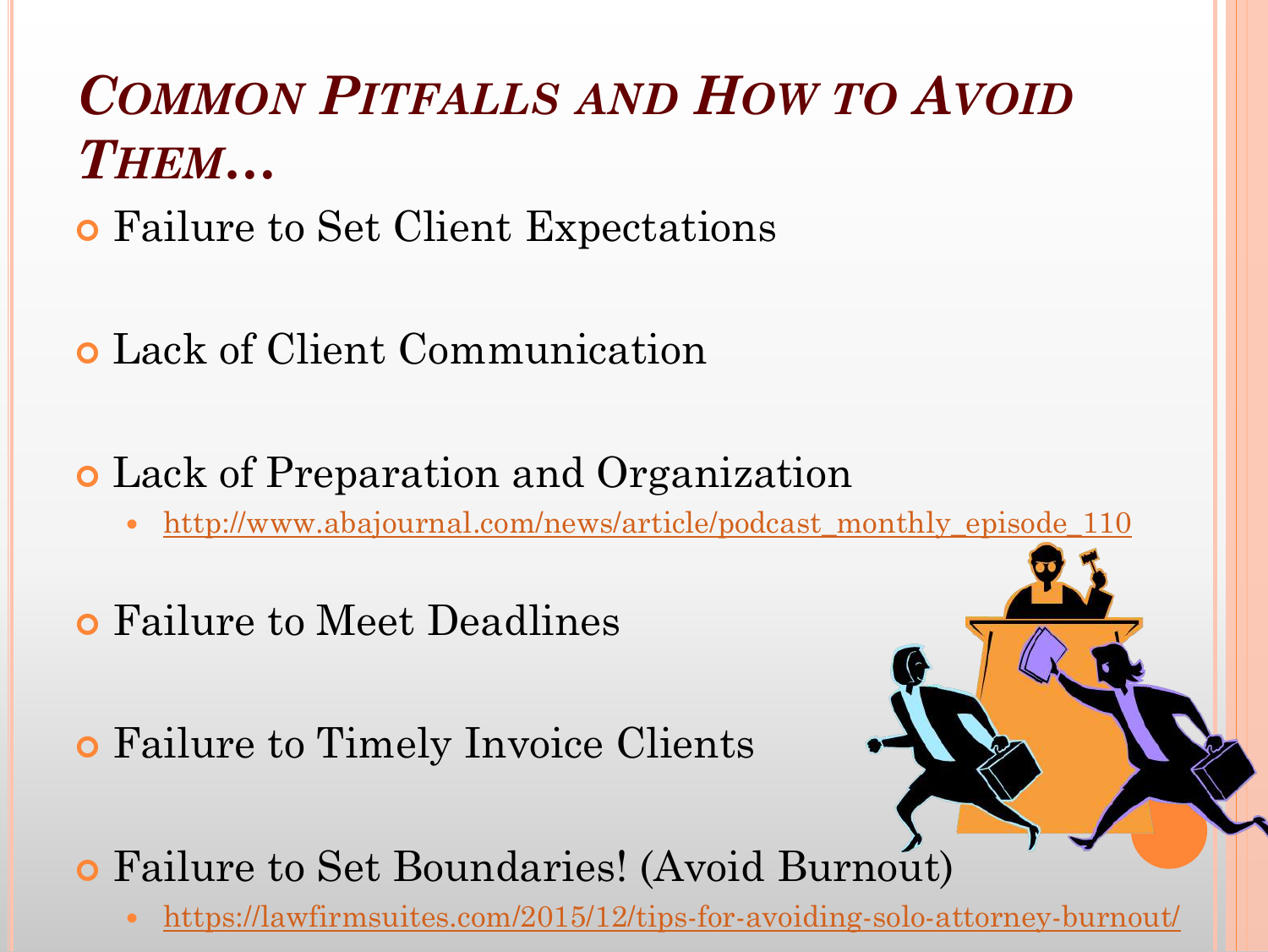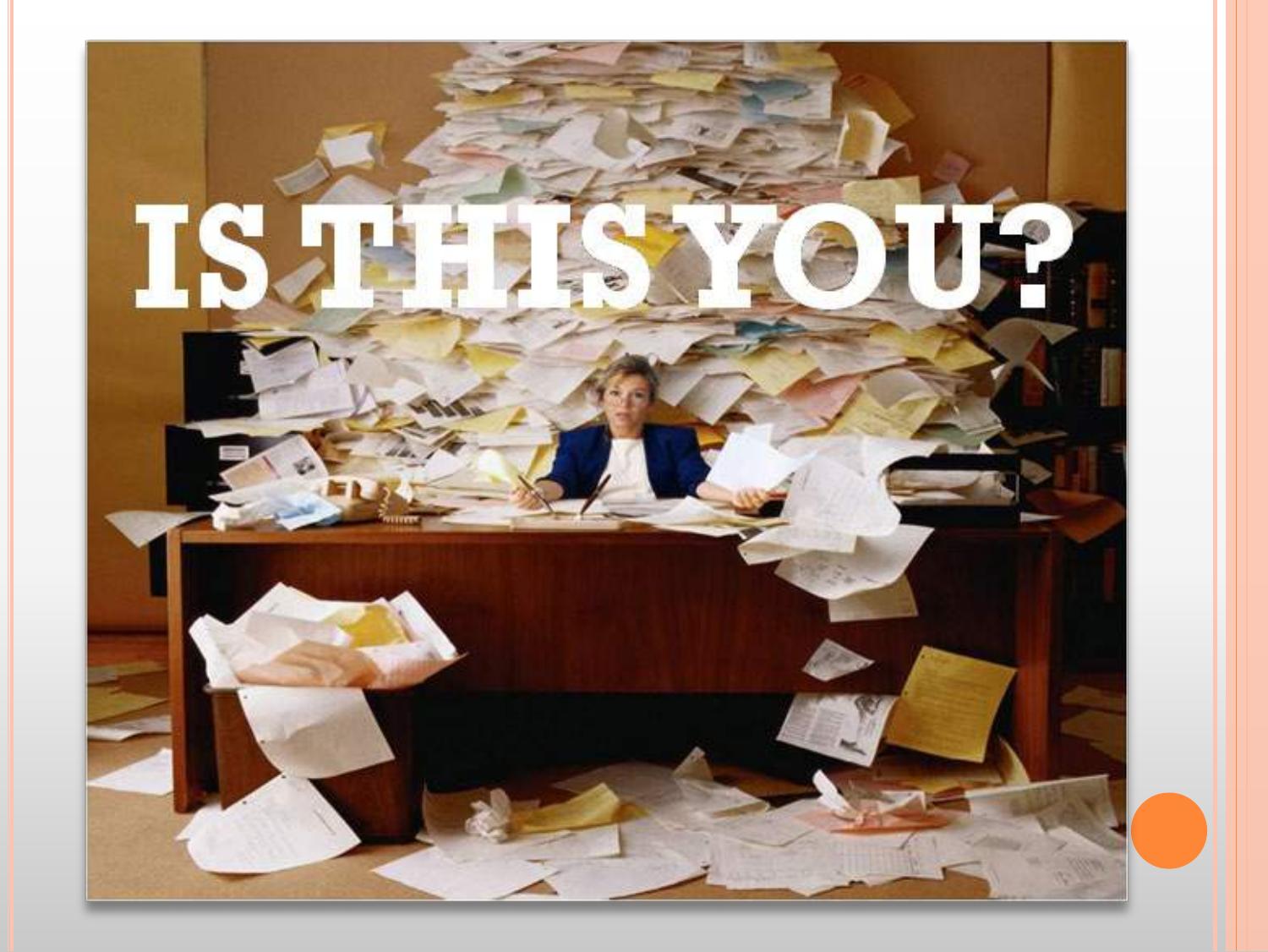#### PRACTICE MANAGEMENT RESOURCES

#### **Starting a Practice**

- *Start Your Own Law Practice* by Judge William Huss
- *How to Start a Solo* Practice by Hal Davis
- PMAS Practice Management Advisory Service

#### **Legal Reference**

- D.C. Bar's Divorce Practice in the District of Columbia, Maryland and Virginia: Practical Advice and Comparisons (Chart by Sanford K. Ain, Esq.)
- Maryland Domestic Relations Forms with Practice Commentary by Ann M. Turnbull and Joseph J. Wase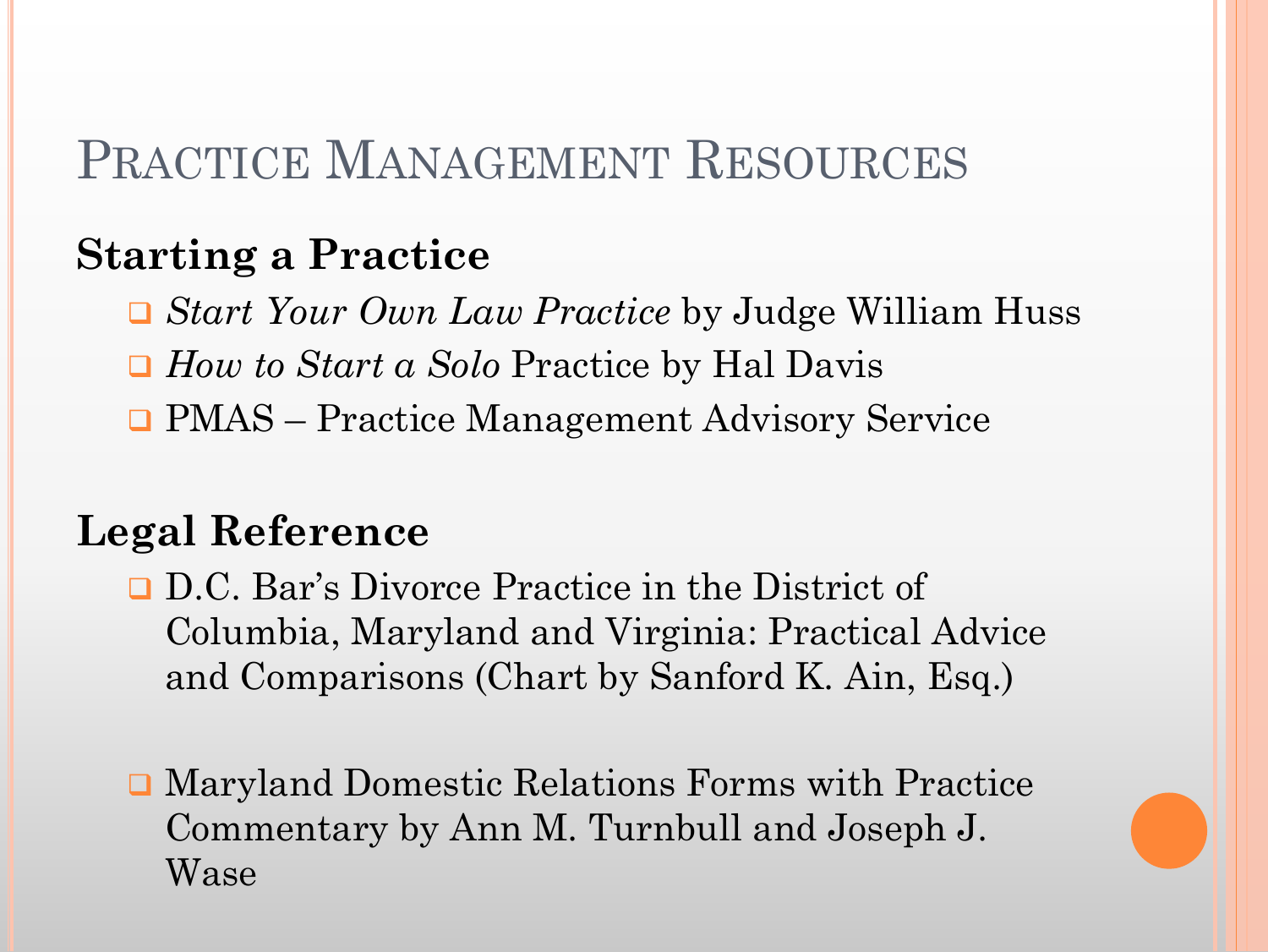#### RESOURCES CONT'D.

*Domestic Relations Manual for the District of Columbia* by the Hon. Diane M. Brenneman and Linda Ravdin, Esq.

#### **Case Management Systems**

MyCase Bill4Time Clio